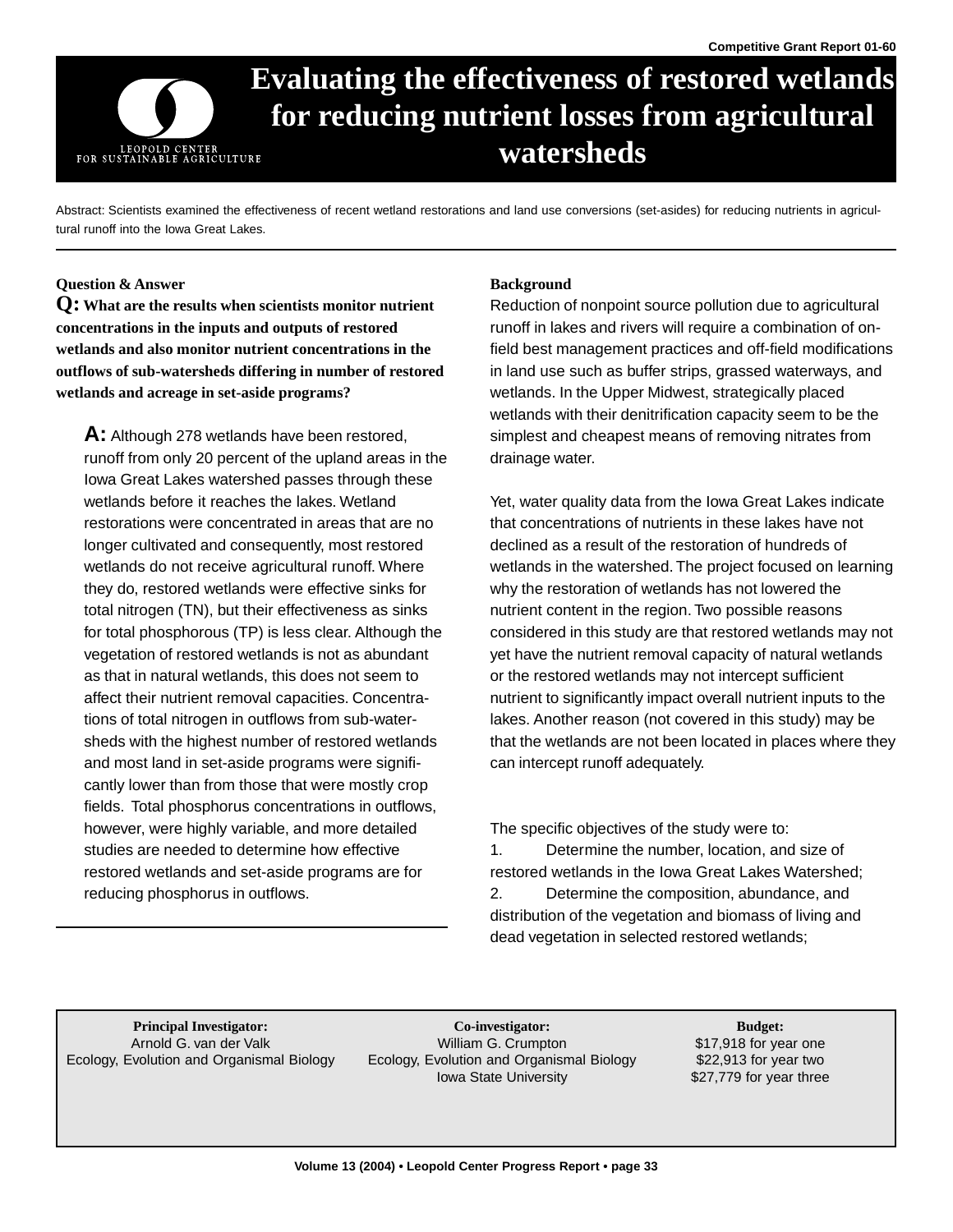3. Estimate the nutrient removal capacity of selected restored wetlands by measuring nutrient input and output concentrations; and

4. Measure the nutrient losses from sub-watersheds primarily in row crops with and without restored wetlands.

## **Approach and methods**

In the summer of 2000, all restored wetlands in the agriculture-dominated sub-watersheds of the Iowa Great Lakes Watershed (IGLW) were evaluated as potential study sites. Using information from the Natural Resources Conservation Service (NRCS), the investigators selected subwatersheds with suitable restored wetlands and without restored wetlands. Only sub-watersheds with a single surface outlet were used in this study.

Agricultural runoff into these restored wetlands comes from drainage tiles that have been diverted into them. Likewise, the only surface outlet of water from these restored wetlands is a standpipe or dam spillway that allows water to flow back into the drainage tile systems when water levels reach a certain point. Standard methods were used to collect and analyze water samples at weekly intervals when there was flow. Testing was conducted for total phosphorus (P) and nitrogen (N) content.

The vegetation and litter compartments of each restored wetland were sampled using standard techniques in 2001 and 2002. Each restored wetland was divided into 10 zones. Randomly placed quadrants in each zone were sampled in either late July or early August. The abundance of each plant species in each quadrant was estimated using a cover-abundance scale. Plant material from each quadrant was harvested and weighed.

#### **Results and discussion**

Restored wetland inventory. Digitized land-use and topographic maps of the watershed were used to collect data on the location, area, and catchment size of each restored wetland. For the most part, the restored wetlands were found in clusters or complexes on large tracts of public land managed by the Iowa Department of Natural Resources. Most are on row cropland that has been converted to perennial grassland and the total area covered by these restored wetlands is only 360 ha. Consequently, most of these wetlands do not intercept significant amounts of agricultural runoff.

Vegetation of restored wetlands. Five restored wetlands

were selected for monitoring and detailed sampling of their vegetation. Finding suitable wetlands whose nutrient inputs and outputs could be monitored proved difficult. Only about 30 of the 278 sites examined were deemed to have potential as study sites and five that could be most reliably sampled were selected. Sampling of vegetation and standing crop began in summer 2001. In general, the five sites had similar vegetation that was dominated by a small number of common wetland species. Four of the five wetlands were dominated by reed canarygrass and cattail. The fifth wetland, which was a damned-up stream and deeper than the other sites, was dominated by pondweeds. The vegetation on the five selected sites was not as dense or species rich as that found around comparable existing prairie potholes in northwest Iowa.

Restored wetland nutrient inputs and outputs. All of the water samples collected from the wetlands were analyzed for total nitrogen (TN) and total phosphorus (TP). The overall mean input concentration of TN for all five wetlands over both years was 19.0 mg/l, while the mean annual output concentration was 2.93 mg/l, which is an 85 percent mean reduction in TN concentration. However, wetland catchments were too small and flows were too low and variable to estimate nutrient mass loadings or inputs to the wetlands. Consequently, it was not possible to make reliable estimates of mass reductions of phosphorus by these wetlands during the study period. (Mass reduction, i.e., the total amount (mass) of a nutrient retained is the only reliable well to determine how effective a wetland or other body of water is at removing a given nutrient.) It was clear that all five wetlands reduced TN mass significantly over both years, although it is not clear whether they significantly affected TP mass. The overall mean TP concentration in the inputs of these five restored wetlands was 0.189 mg/l and the overall mean concentration in the outputs was 0.108 mg/l. However, inflow and outflow TP concentrations were too variable to draw any conclusions regarding mass reductions. There was no correlation between nutrient reduction and either living or dead biomass.

Sub-watershed nutrient outputs. In 2000, 2001, and 2002, grab samples were collected at outflows from 10 selected sub-watersheds, differing in predominant land use and in extent of restored wetlands. All samples were analyzed for total nitrogen (TN) and total phosphorus (TP). Nitrate concentrations were related closely to subwatershed land use, being highest in sub-watersheds